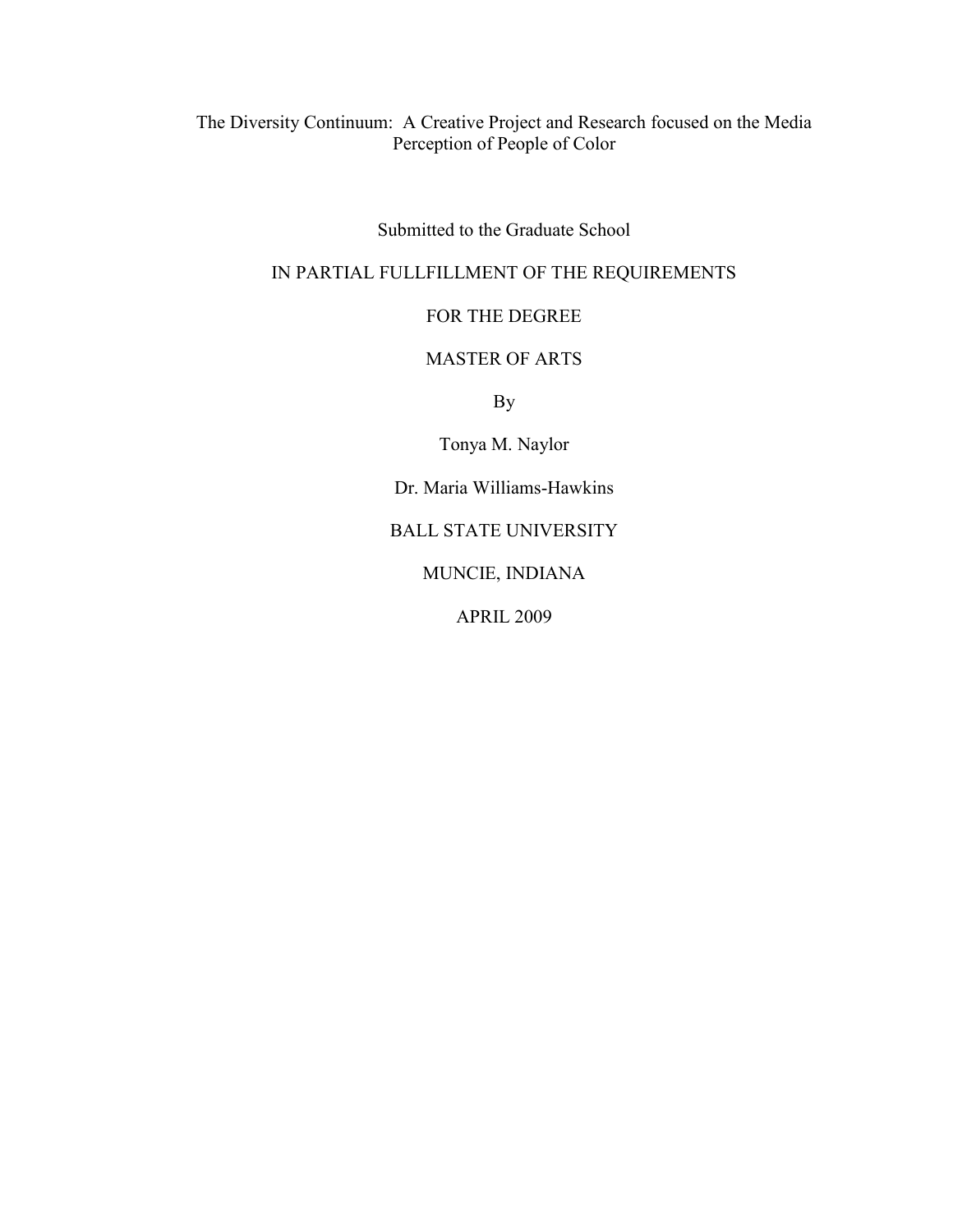## Dedication

My son, your birth set into motion a turn of events that have changed me physically, spiritually and mentally. As I watched you fight so bravely just to breath I knew I would never again be able to give up easily on a task put before me. Though small in stature, your strength inspired me then as it does now to fight for what I want. I thank my Heavenly Father for your vigor, your spirit and your life.

My husband, through let downs and setbacks, through bouts of procrastination and depression, through sleepless nights and groggy mornings you have been my constant companion. Thank you for loving me even through my faults. Thank you for becoming the father I dreamed of for our child. Thank you for your support. Thank you for your courage and empathy. Thank you for providing. Thank you for being my friend.

Dear parents, you see in me what I can't see in myself. If ever a child were loved by parents I know that I am loved by you. Even when I fall short you continue to let me know that I have what it takes to keep going. In these trying times I know that you both often hid your trepidation to protect me from the pain of worry. Though we have suffered loss in wealth through your love and presence in my life I understand that I am richly blessed. I have two parents who love me just because I am me.

This project is dedicated to you all. It marks the end of one journey and the beginning of another. May God light my path as I embark upon what lies ahead.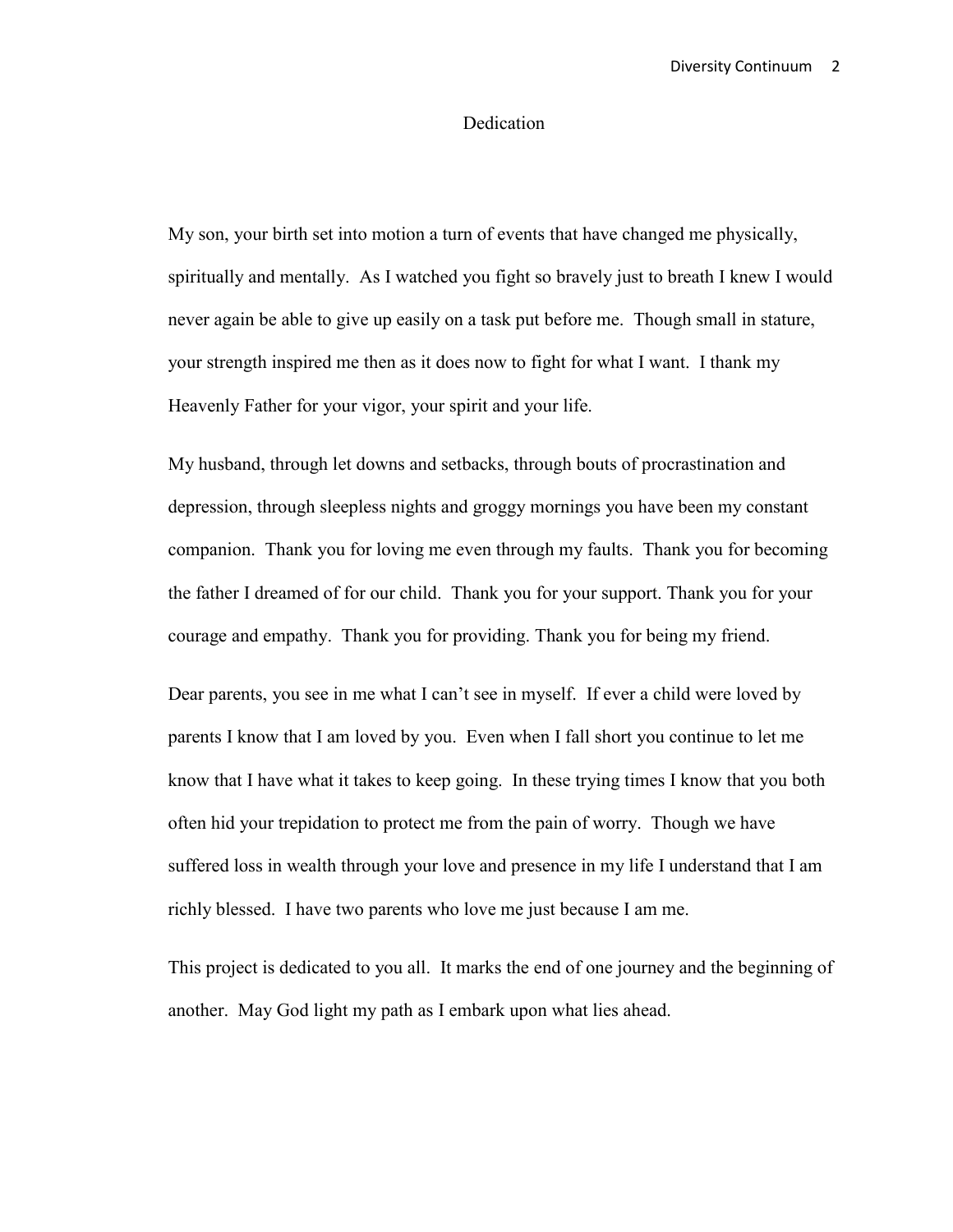# Abstract

Confessions reflects contemporary African American relationships and conflicts set within a universal storyline. The online production utilizes new media to reach an audience through a dramatic presentation. Keywords used within this document are perception, webisode, Black-themed, White-themed and Black culture. The web address for the creative project is [www.confessions55.com.](http://www.confessions55.com/)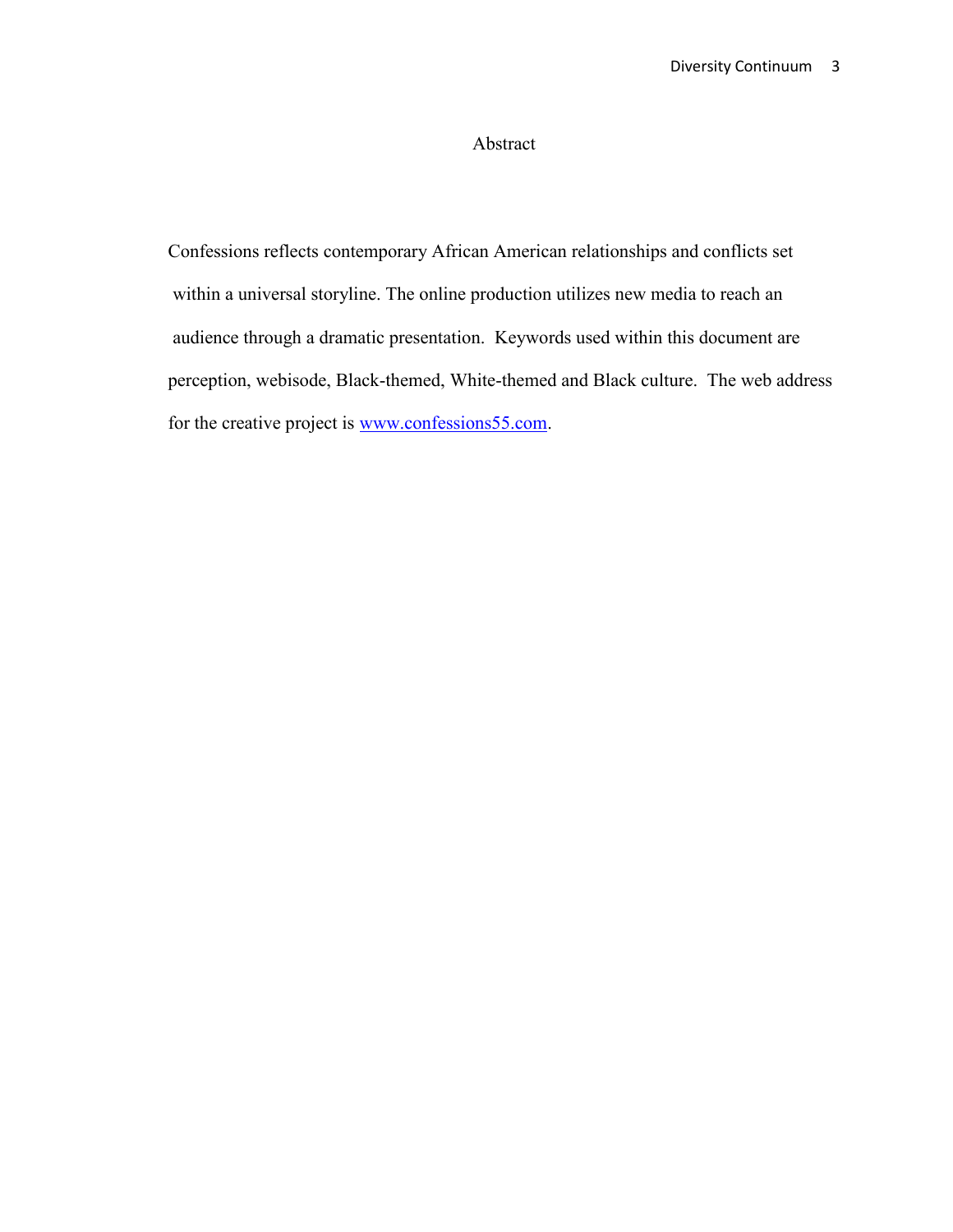# Table of Contents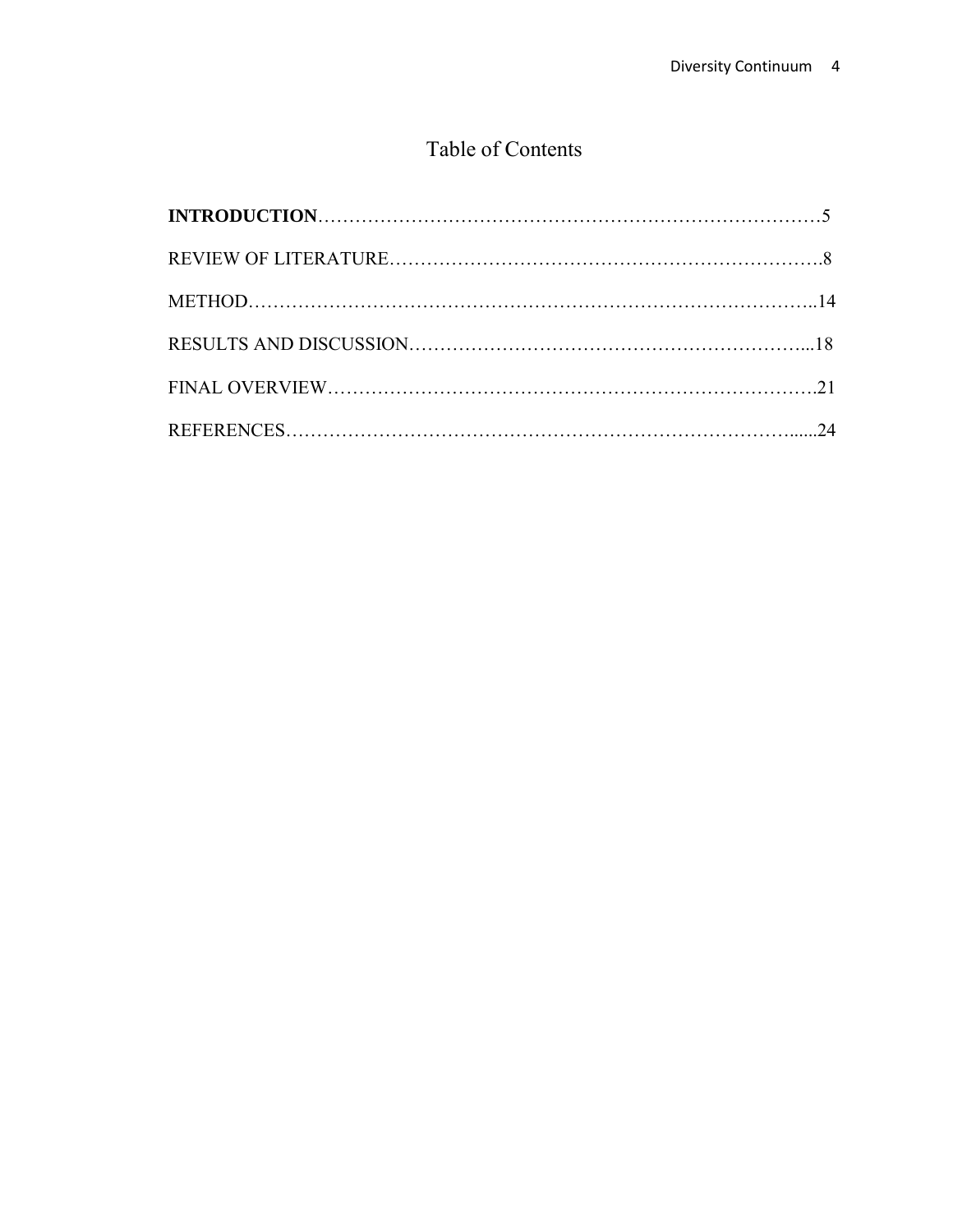# The Diversity Continuum: A Creative Project and Research focused on the Media Perception of People of Color

The media directly influences and shapes the attitude or perspective of people around the world. However, younger and multicultural audiences often remain ill informed and under-informed of broadcast ethnic representation. While not yet the number one approach, younger audiences are using emerging media technology as their first choice for entertainment options. Broadcast programming that is attractive to people of color tends to be that which reflects predominantly ethnic group acting. For example, African Americans are most attracted to programs that star African Americans. This concept is supported by ratings for shows such as *Tyler Perry's House of Payne. "*Among African American Adults ages 18 to 34, 18 to 49 and 25-54 House of Payne is the number one show in all of network prime, all of cable and all of syndication" (Albiniak, 2008). The success of *House of Payne* reflects its ability to cross ethnic barriers as demonstrated by its success over ratings monsters such as *Gray's Anatomy*, *Dancing with the Stars*, *Desperate House Wives and CSI*. Success over these shows is notable because each has attempted to expand its multiethnic viewing base by including characters of multiple ethnic groups. One could safely assume that inclusivity is paramount in the casting of characters for today's media programs. It must also be recognized that this has not always been the case. Early broadcast programming relegated people of color to positions of servitude. Early cable programming seldom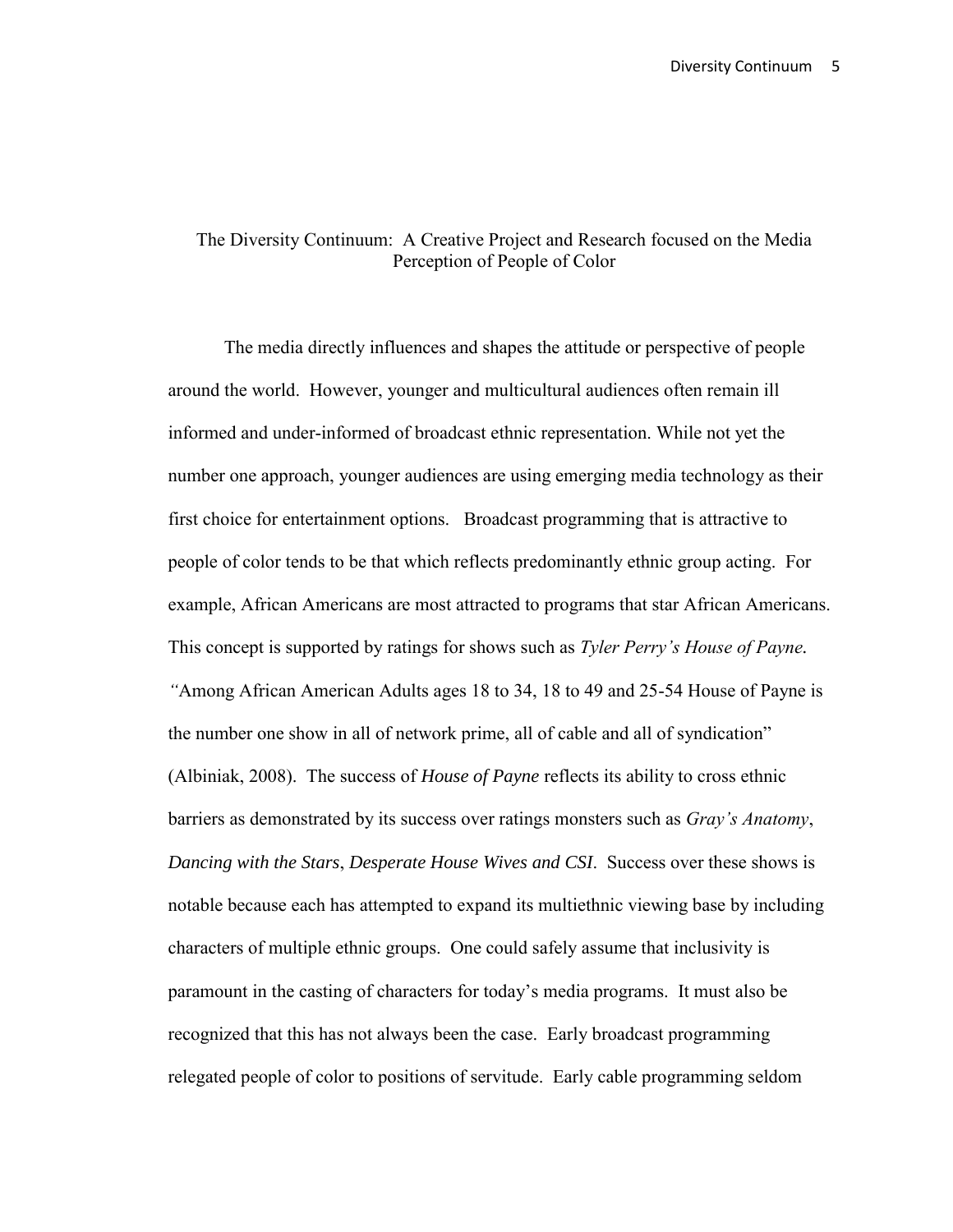reflected ethnic population, while radio offered very limited inclusions of ethnic-based music. Where possible race music was offered during limited programming hours or only on stations targeting an ethnic market. Until ten years ago, personal computers were not considered media entertainment vehicles. The purpose of this creative project is to promote the use of an emerging media vehicle to offer a programming option that fills the void in an ethnic-based genre for younger thinking media consumers. This project is entitled *Confessions*. It was created by Tuane Hearn and is written and produced by Tonya M. Naylor. *Confession*s examines the experiences of African Americans between the ages of 29-60 years of age. Like African Americans included in broadcast and cable programming, upper-middle class African Americans are portrayed. The image of the church and spirituality is included. The relationship between women and their hair is examined and the gritty day-to-day experiences of African Americans are presented. Unlike its predecessors, it is not a multiethnic drama. It is not a comedy situated in the projects. It is not a documentary based examination of the lives of marginalized African Americans or Black people and as realistic as it is, it is not reality TV. Most importantly, *Confessions* breaks away from the traditions of broadcast programming by giving the audience unlimited options for viewing each episode.

In this paper the history of representations of African Americans in broadcast and cable will be examined. An explanation of why Confessions fills the void in Black oriented programming will be discussed. In this section the importance of *Confessions* as a dramatic vehicle is discussed. The method used to produce *Confessions* is discussed. The response to *Confessions* is presented. Finally suggestions on how Confessions can be improved and sustained will close the paper.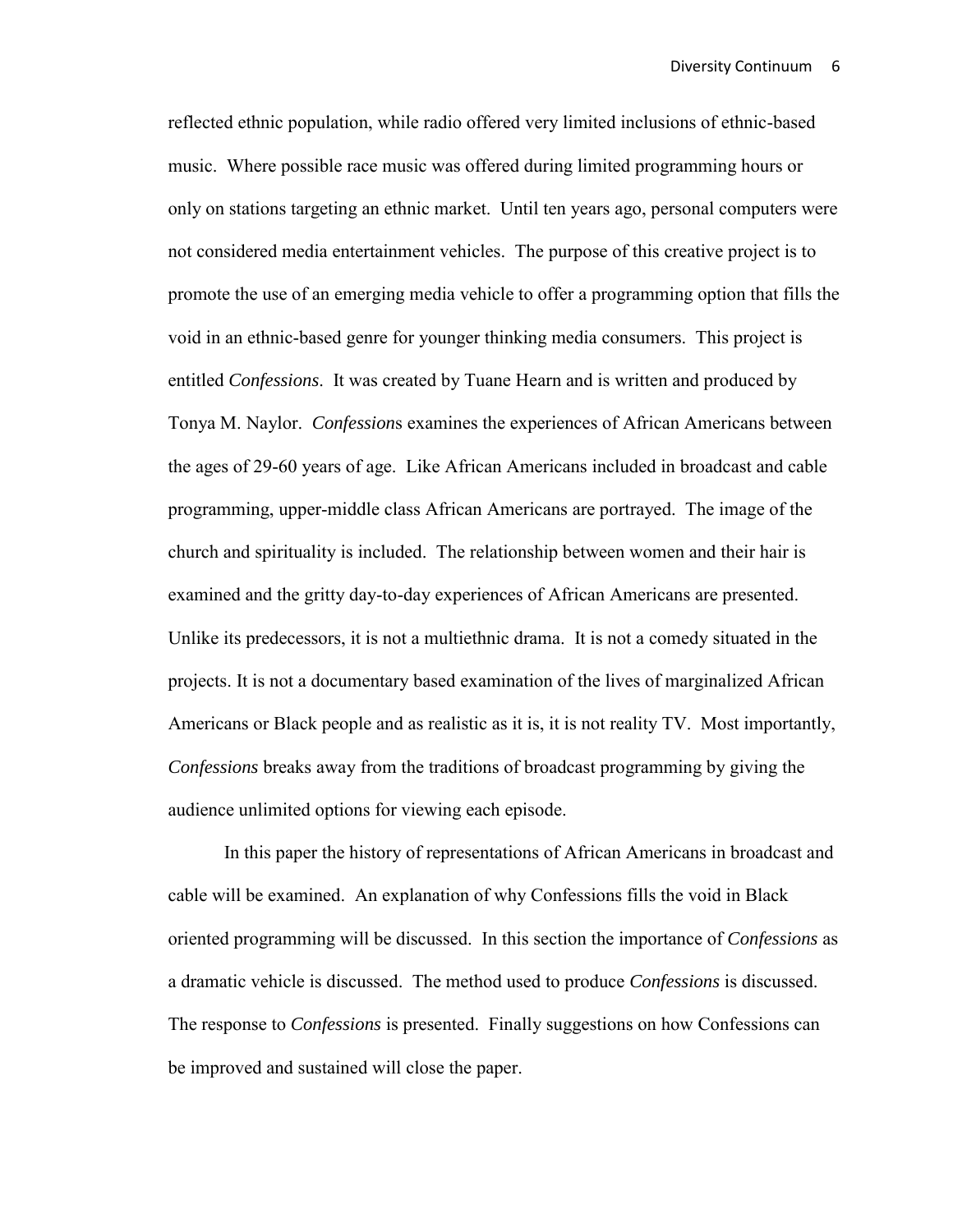#### Definitions

It is important that we share common understandings of words used in this paper. The following terms will be defined: Black-themed, White-themed, Black Culture, Upper Middle class and webisode.

For the purpose of this paper the term *Black-themed* will be used to reflect storylines that utilize stable elements of African American culture as identified by the writer. Such elements include but are not limited to the high context social structure within the African American community, the presence and influence of the Black church and spirituality, Sunday dinner, conspicuous consumption, the role of the female within the Black family as the anchor, importance of the extended family, and the use of Black English. When the term *White-themed* appears it will reflect the low context social structure within the White community, exclusivity, power, majority rule, and Eurocentric thinking. *Black culture* refers to contributions and traditions observed and passed down by African Americans and those of African decent. The term Upper Middle class is used as a social identifier of those who have developed a belief system and lifestyle reflective of behavior of individuals who enjoy a higher economic status. Finally, the term webisode refers to a single episode presented from a website using streaming audio and video or other techniques.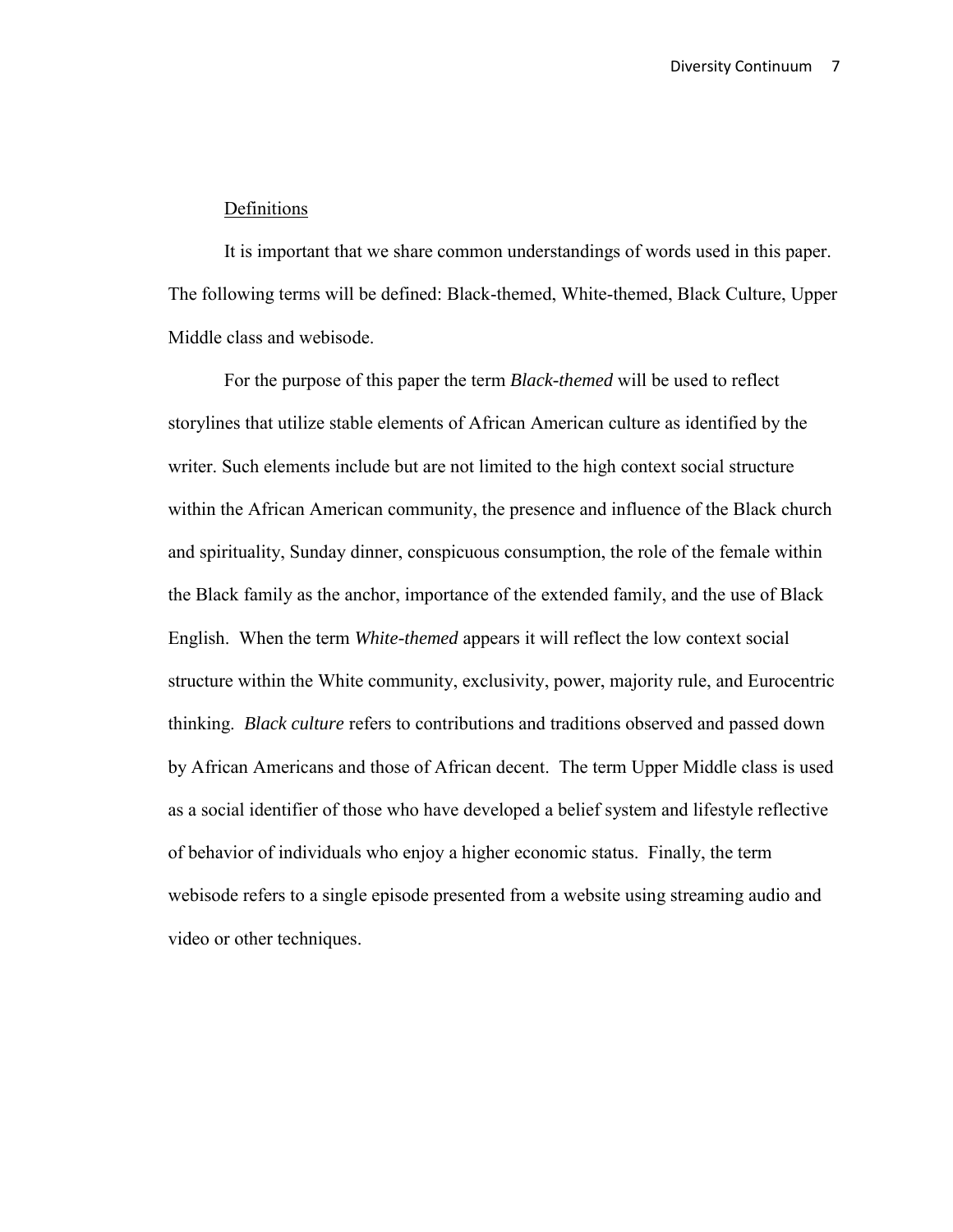#### Literature Review

In 2000 the Television Critics Association voiced their astonishment that none of the 26 new prime-time shows being launched by the four major networks during the fall lineup featured a non-white character (Hughes, 2003). However, it was in 2003 when the networks, encouraged by actors of color, began to make a real effort to increase the inclusion of Latinos, Asians and African Americans. While those changes were not immediate, they did slowly reflect not only an increase in the number of characters of color but also the value and contribution of each. In this section we will examine the changes portrayed in the representation of African Americans on American Television.

While African Americans have been seen on television since its inception, they have been portrayed in different ways. From 1948 until 1950, all ethnic groups could be seen on television. Because of the scarcity of stations and the lack of funding to pay them, television stations often broadcast whoever wanted to be on television. The golden years of television were preceded by "The years of Promise" (McDonald). Because these performers were often singers or other musical entertainers, there was support for using them. Few negative portrayals are reflected of that era. From 1950 until the present, broadcasters have struggled with how well or poorly the industry continues to present people of color. Relegated to jobs as domestics and subservient people, African Americans had few options for ways that could be included in the programs. Although African Americans were producing films, almost no television producers were producing or directing African Americans. As a matter of fact, it was illegal to have black actors on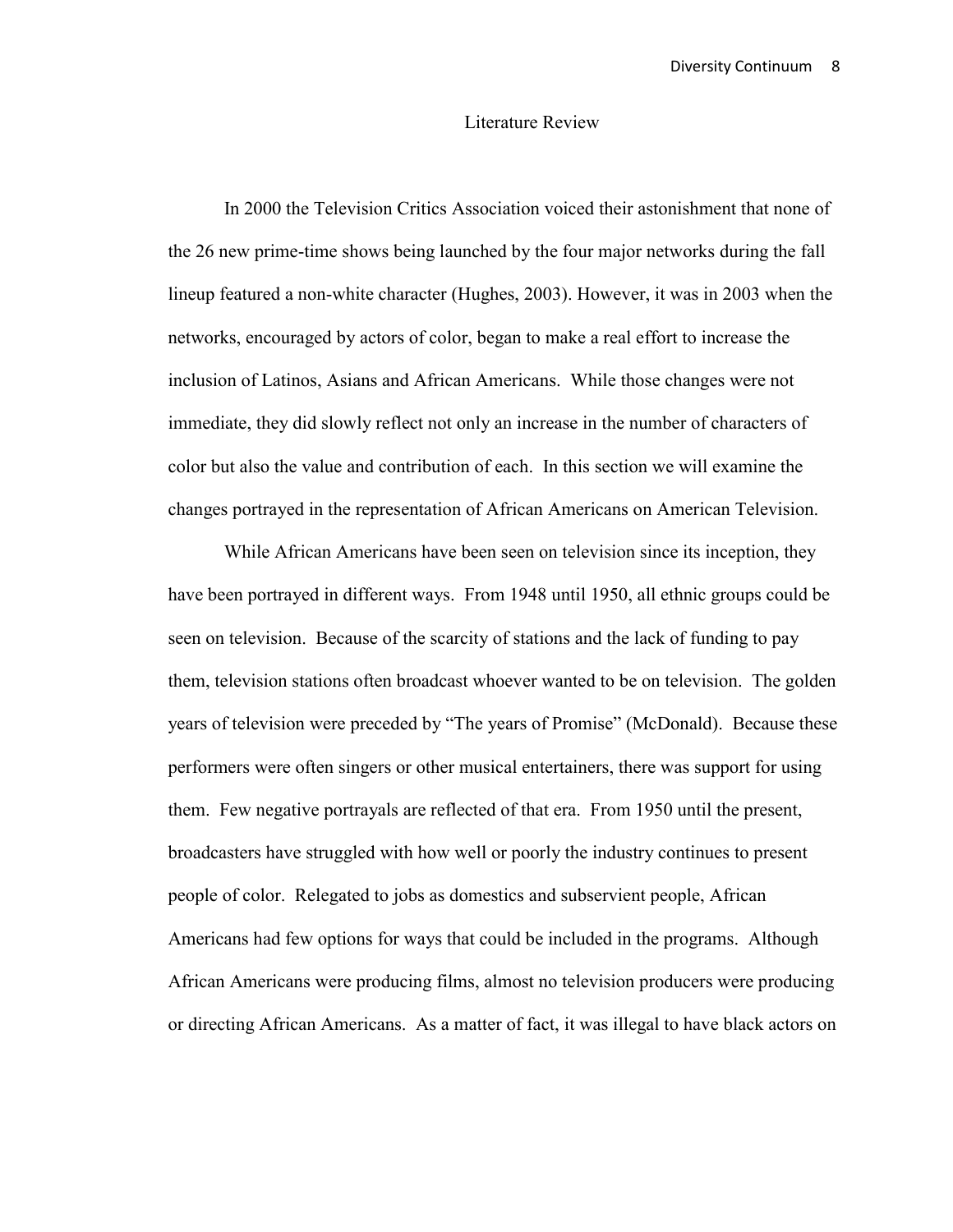the set with white actors. Behind the scenes, by 1954 the second African American in the country was hired to work in Indiana's WTTV television station's Art Department.

The effort to include more African Americans soon began to die down in the 60's. Television stations became afraid of whether or not to include black actors on the stage with white actors. Suprisingly, the failure to hire many of them eased that problem. In the 1970s, after the death of Martin Luther King and others, stations began to hire African Americans again. The strongest surge came during this decade. Shows like *The Jeffersons, Good Times, That's My Mama and What's Happening* came and stayed for a respectable time. During the 70's producers found a few African American writers but still hired white writers primarily. The few African American writers were there to fill in the cultural components when producers cared about the accuracy of the cultural representation. Characters on these shows were often buffoons who may have gained a few more dollars but never developed class, sophistication or worldly exposure. The 1980's ushered in a combination of education, increase in social status and a return to actors from the 1950s who had been well-received performers. There were more African American producers and writers but many White producers still finding success by continuing to produce cheap productions with buffoonish characters. During the 1990s, networks began to work on the ensemble cast. This was a continuation of successful shows in the very late 1980s that were situated in cities with large ethnic mixes in the city. The shows would then have one of each of the ethnic groups as characters in the production. This approach did not give way to great increases in the numbers or percentages of ethnic groups portrayed but it did show most of the colors on TV. The turn of the century made a significant change in the representation of African Americans.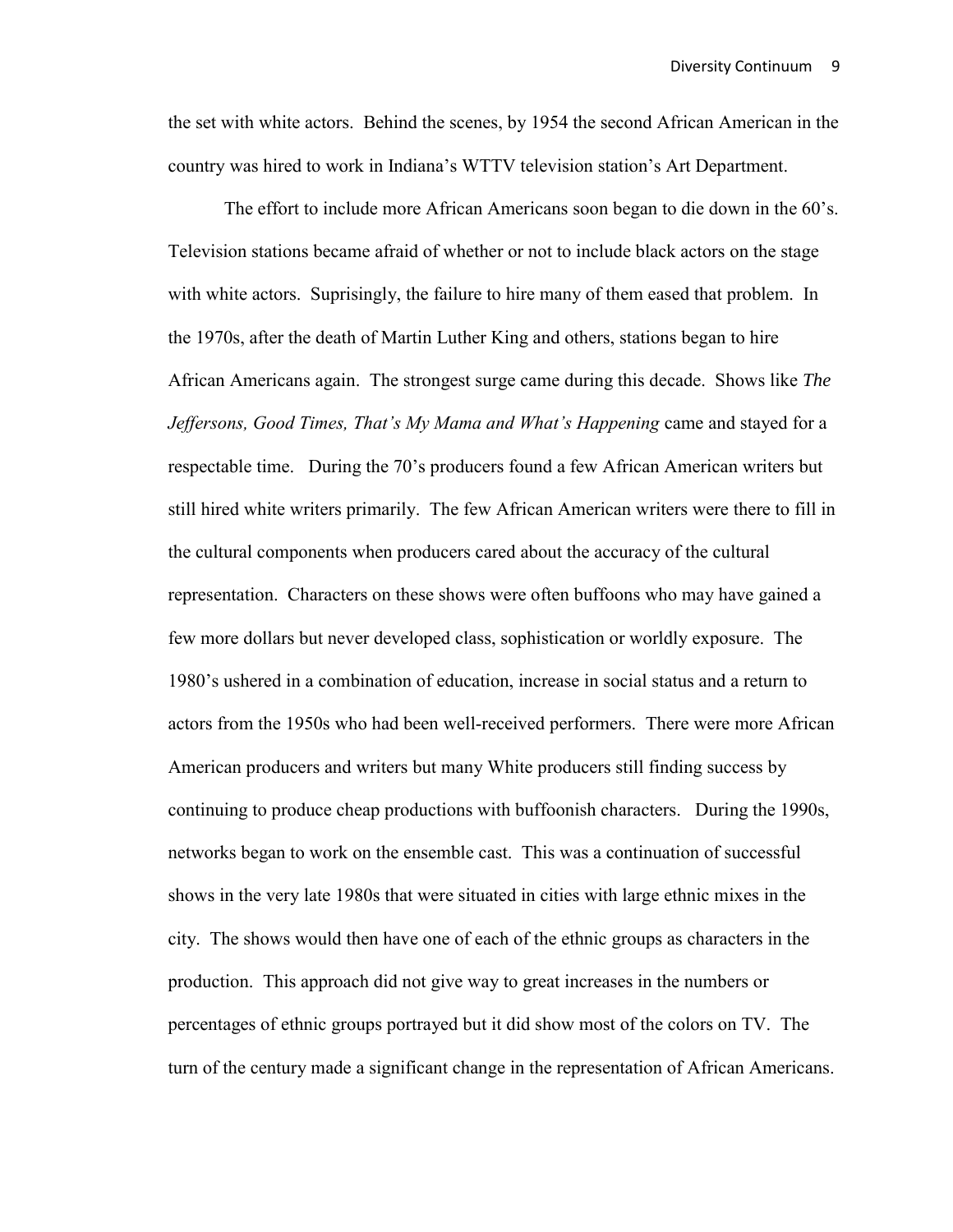Protests by ethnic groups caused the change in representations that had been promised by producers since the early days of television. By 2005, changes were apparent in the representations of Latinos and Asians. Southwest Asians were added to the list. The role of Asian men changed from techno-geeks to men capable of caring for children. African Americans gained greater power in the workplace. One became president on *24* and One Latino even became President, as did one Latino on *West Wing*.

Of course, not all the changes were great changes. In 2008 of the 40 nominations handed down by the Television Critics Association only seven (7) nominees portrayed people of color as part of the recurring cast members. Of those seven only one, HBO's "The Wire," was a series drama. Still none of the major networks had a nomination that portrayed people of color in a dramatic on going series. This influential entity does not reflect the cultural heritage and race of the forty percent of American youth ages 19 and under according to Fall Colors: Prime Time Diversity Report of 2003-2004**.** Another study done by the UCLA Chicano Research Center states that in 2004 of the eight series set in Los Angeles, Latinos accounted for fourteen percent of the regular characters (and appear in just one series) despite the fact that Los Angeles County was forty-five percent Latino. There were no Asian American regular characters even thought they accounted for twelve percent of the population within the city where these shows were set to take place. Based upon the study conducted by Allison R. Hoffman and Chon A. Norieaga, during that year 40% of all prime time series were comprised of all White recurring characters with eighty percent of all series being designated as "white themed."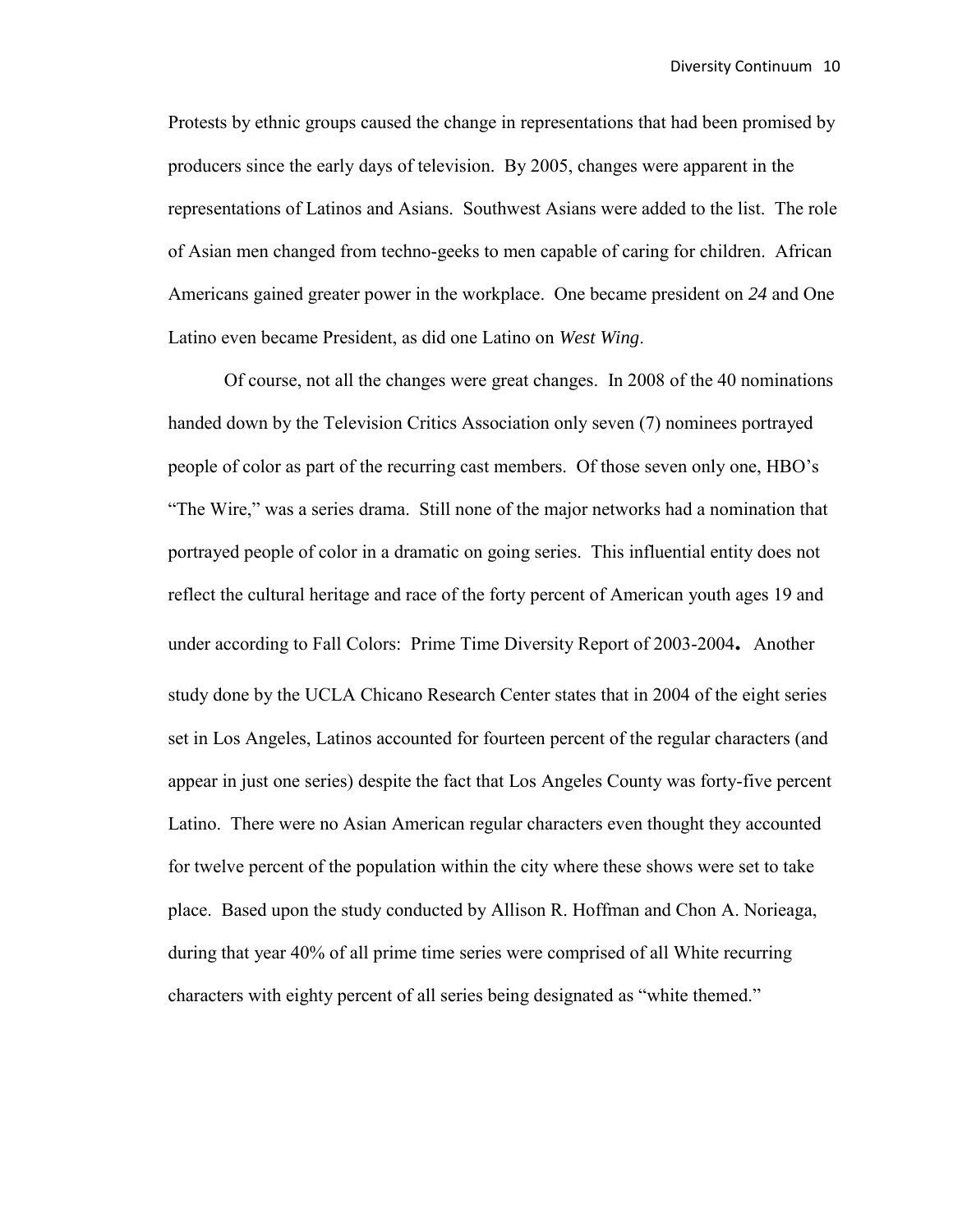According to this trend television does not present a microcosm of society. This type of representation for people of color perpetuates a distorted view of our nations changing demographics. Such disproportionate imagery could be sending a dire message to the next generation of American leaders. This type of portrayal could also lead individuals to believe that some races are more important than others in our melting pot society.

One cannot argue against the fact that the major cities where most American prime time television is set possess a very diverse societal makeup. According to Census information of 2000 provided on the Website of the US Census Bureau, in the state of New York, African Americans account for 15.6 of the population with and estimated 3,635,149 residing within New York City. Why then does television continue not to mimic reality more closely? With this in mind this project will explore minority viewer perception as it relates to the modern African American. Exploration will be done to determine whether viewer choice is a variable in perception. Can African Americans be portrayed in a dramatic storyline and maintain their cultural identity without alienating their non-Black audience? Do minority viewers truly perceive the images depicted on today's most viewed programming as true reflections of their lifestyles, cultural and moral background? Or, does programming continue to center around what White male producers feel White middle-class Americans are able to handle? Can the internet be used as a springboard for programming on prime time television on the major networks? Based upon the research conducted a web-based dramatic production that centers around African Americans will be posted to the web and comments concerning its content will be able to left by anyone who views the footage. This creative project will strive to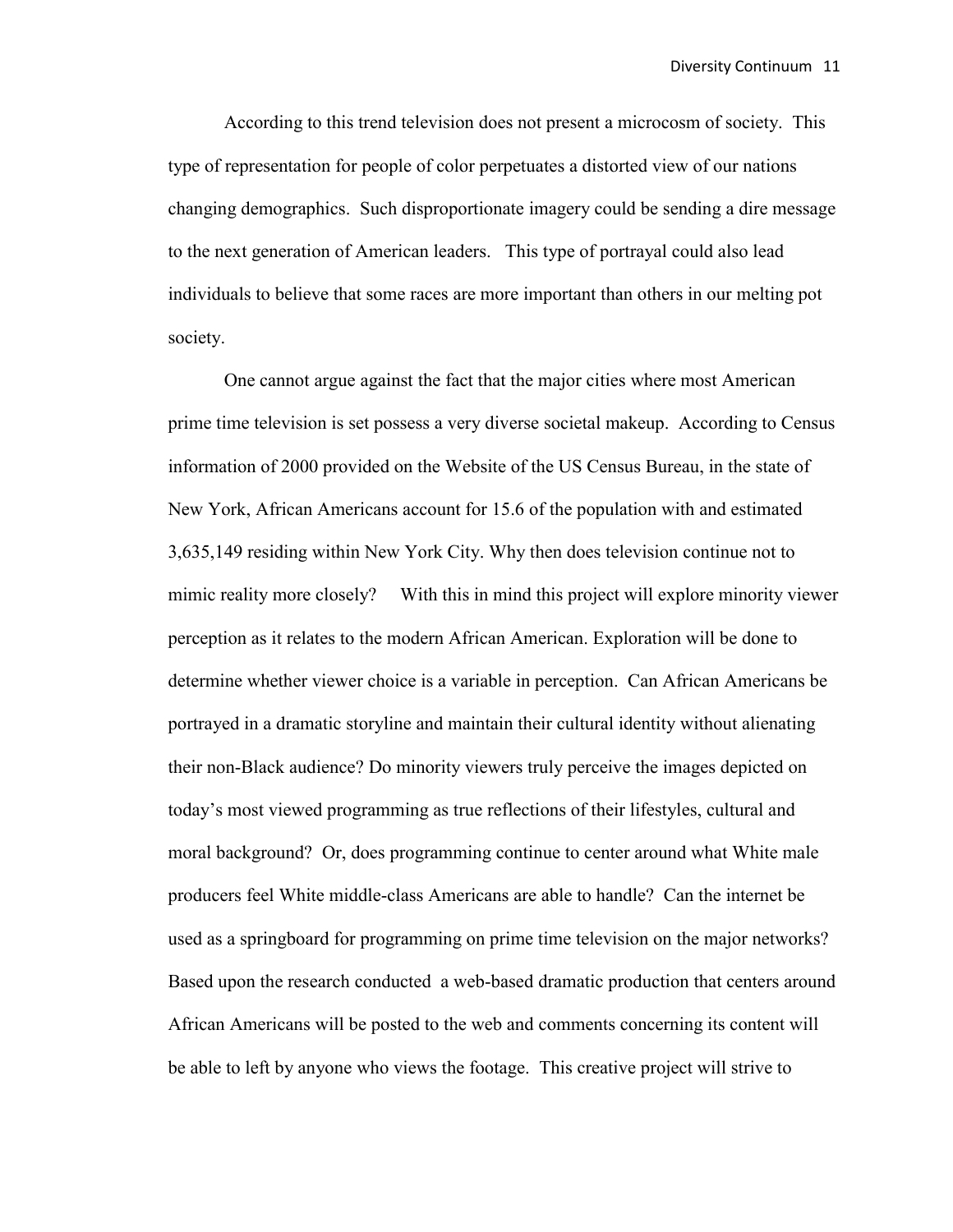create a realistic representation of African American culture and lifestyle while maintaining a universal storyline.

Keeping with the aims of the Digital Storytelling program at Ball State University this creative project will have a well developed script that displays my understanding of storytelling and will creatively portray the tone of an African American based story line to a diverse audience. The website which will host the production will display my understanding of digital convergence while the complete project will exhibit how the challenges of writing, editing, filming and distributing such a project were addressed.

The creative project will consist of a script, website, and digital footage that will be displayed on the website. The character and storyline development that will ultimately become the script will be closely manipulated to reflect a positive yet realistic snapshot of African-American life. The script will display key components of African American culture within a story line that centers on universal social divergences of modern American society. This approach is being taken in an effort to combat some of the common barriers that my research revealed to be cited by producers when creating television programming. My research also reveled that by including a universal storyline and creating positive relatable African American characters the viewing audience may be more apt to receive and develop a positive perception of African American while being entertained.

By casting and filming the script I will be able to actually bring to life the characters that were once just on paper. The images captured will be much more effective than just creating a script alone. A true production can actually be viewed by an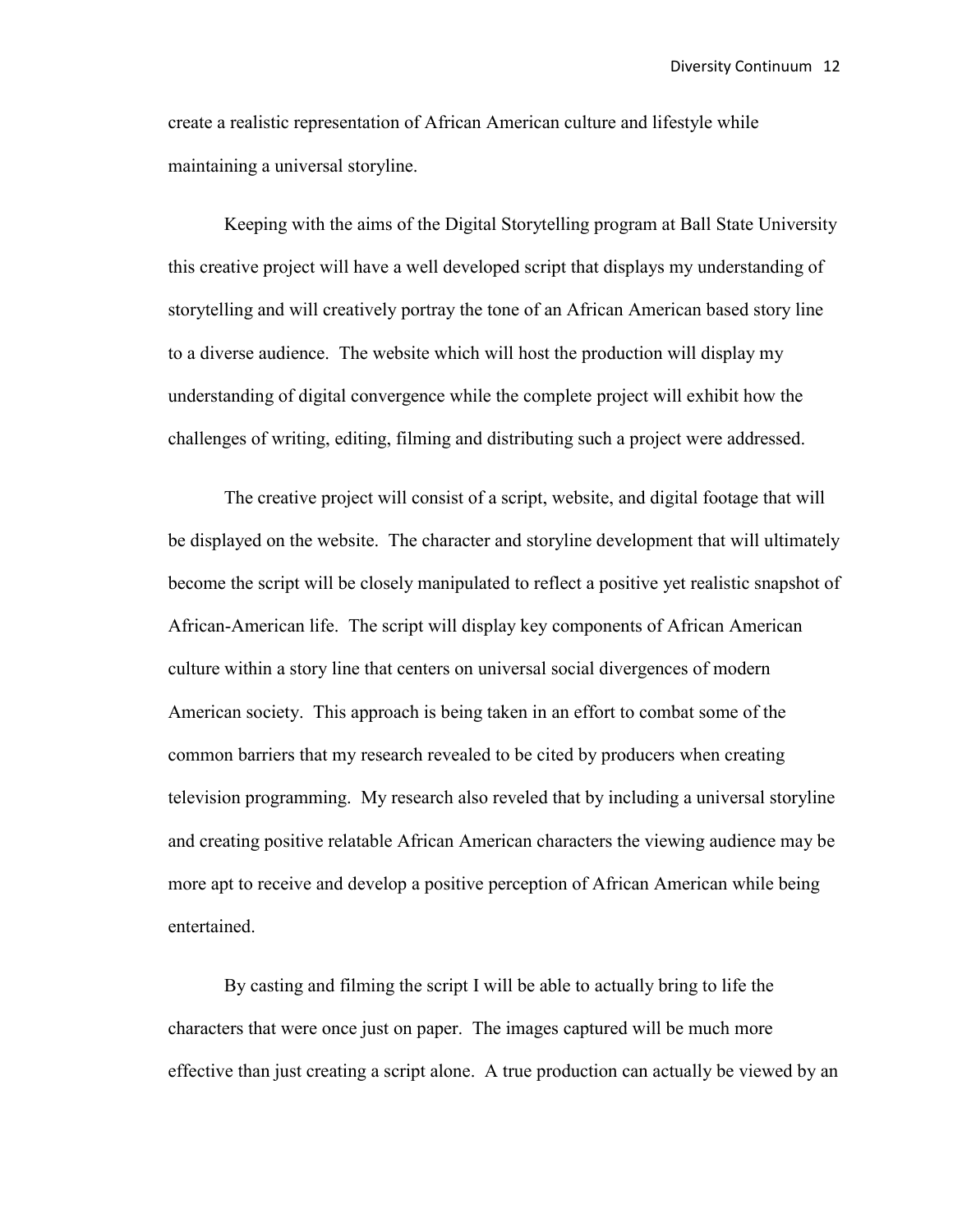audience insight given as to how images of African Americans are perceived as well as how stories centered on African American themes are accepted by viewers.

Because the networks are not likely to accept a proposal to pitch what I feel to be the "next big thing," using the internet to reach an audience is the more practical approach. The production will be streamed online to a website. This will allow a diverse audience to be able to view and comment on what they have seen. Utilizing the web will also help cross barriers that my research revealed to be combative to Black themed productions.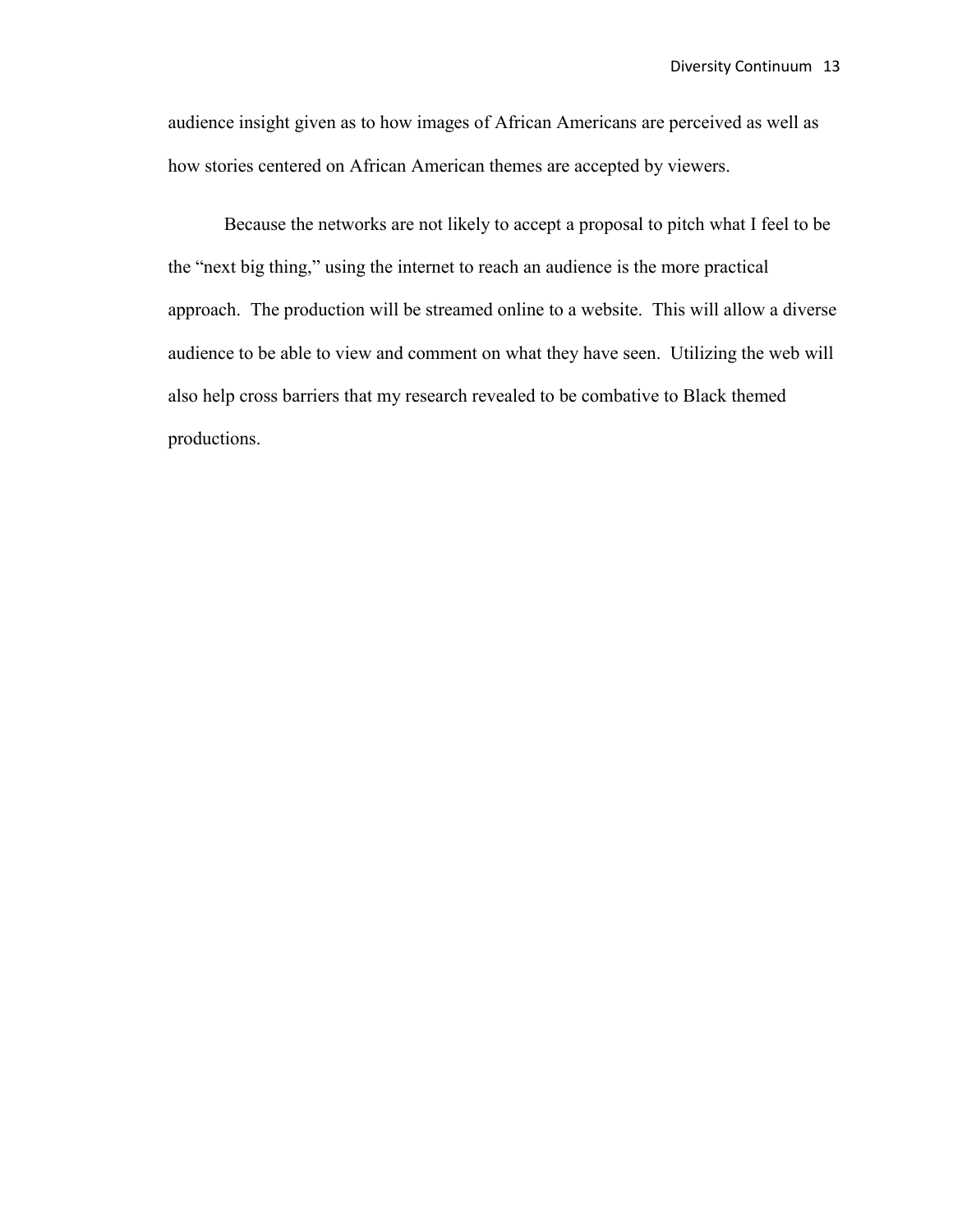#### Method

*Confessions*, the brainchild of Tuane Hearn reflects the thinking of a young, upwardly mobile African American man. This man recognized the need to have a strong African American female shape the concept and experiences of the women portrayed in the storyline. I became the writer, director and co-producer of each webisode. Hearn took on the role of director of photography and the technical assignment of putting each episode on the internet. The story premise is Black-themed and utilizes an African American cast. It employs the help of volunteers to execute all aspects of the production from casting to editing. The final production is then uploaded to a server and streamed online through a web page designed to display the completed production. Emails and text messages are randomly sent announcing the web address of the production. Social networking sites such as *My Space, Face Book, Black Planet,* and *Twitter* are utilized to advertise the website. To further increase the visibility of the production, episodes are uploaded to *You Tube*.

Broadcast primetime, the time designated between 8:00 pm and 11:00 pm, are the most watched hours of television. Many viewers limit television to their favorite shows. Broadcast programmers now routinely rebroadcast episodes of shows more than once on the same night or three to four times a week. By creating a web-based production viewers can eliminate the time constraint that network programming experiences. Webisodes also have the ability to review programming immediately. This allows individuals the opportunity to gain a clear understanding of dialogue or action that may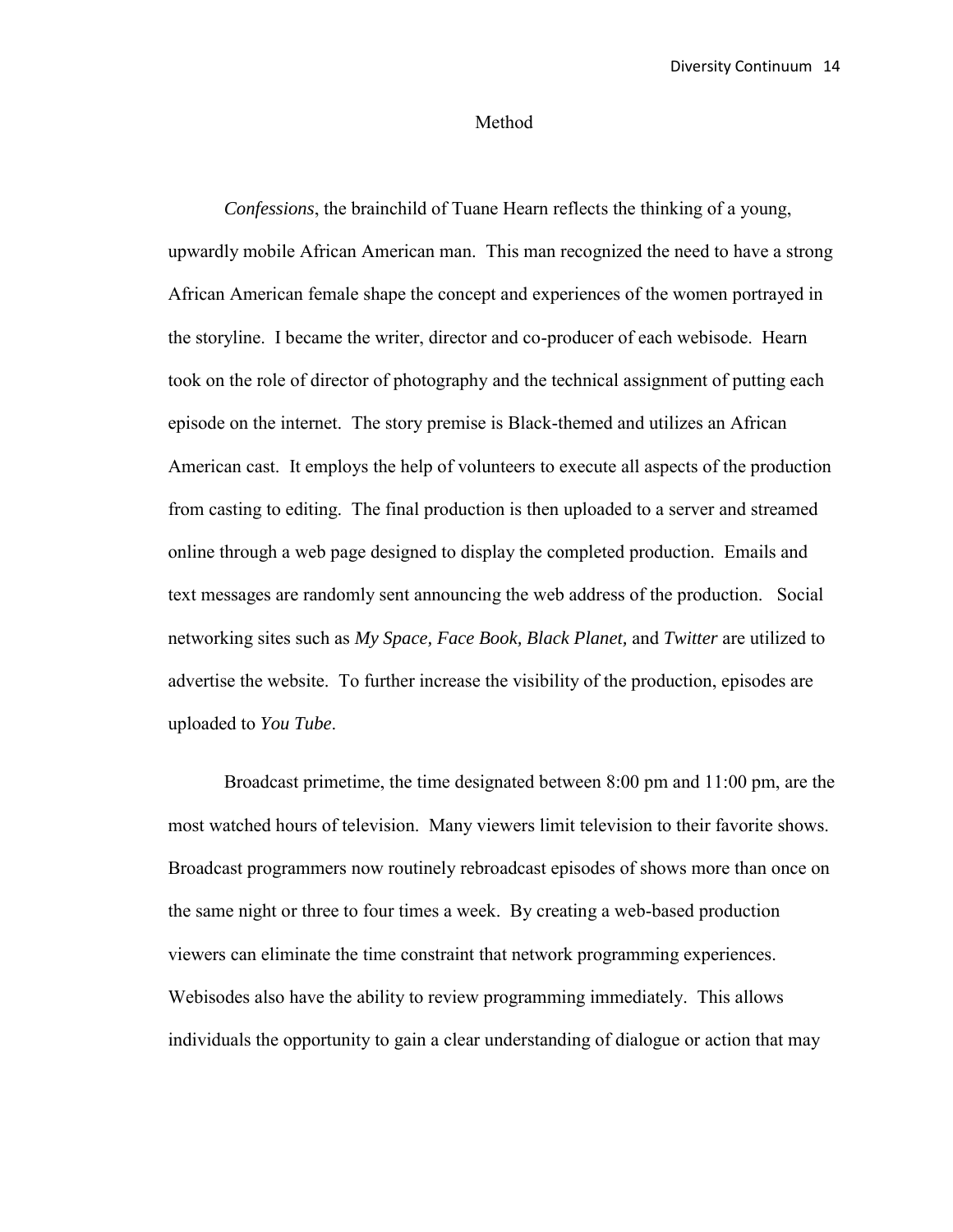have been misunderstood or overlooked. Such elements strengthen a viewer's ability to make a more secure decision as to how they perceive the images portrayed. Viewers will be allowed to leave comments and questions regarding the production online, thereby giving insight into viewer perception of the images and storyline portrayed.

 Those who possess leadership roles within the media industry respond best to numbers. The uniqueness of this project could produce the numbers that executives will notice. Viewer comments can provide insight into how the production is perceived on a social and entertainment scale. Rather than rely on network executives' and producers' opinions on what viewers want to see, one can actually hear from those most affected by the images the media creates. This interactive approach can provide direct insight to help build the storyline while examining whether the audience is receptive toward the portrayal of the characters and themes displayed within the production.

The characters in *Confessions* uniquely reflect today's African Americans. The list includes:

*Confessions* can be found at [www.confessions.com. A](http://www.confessions.com/) synopsis of webisodes 1-7 of the production is as follows:

Episode One: *Confessions* opens with William and Shelby meeting with their pastor, but are they ready to tell all?

Episode Two: William and Shelby return home for Sunday dinner with family and friends, Tameka intercepts an unexpected call to Shelby.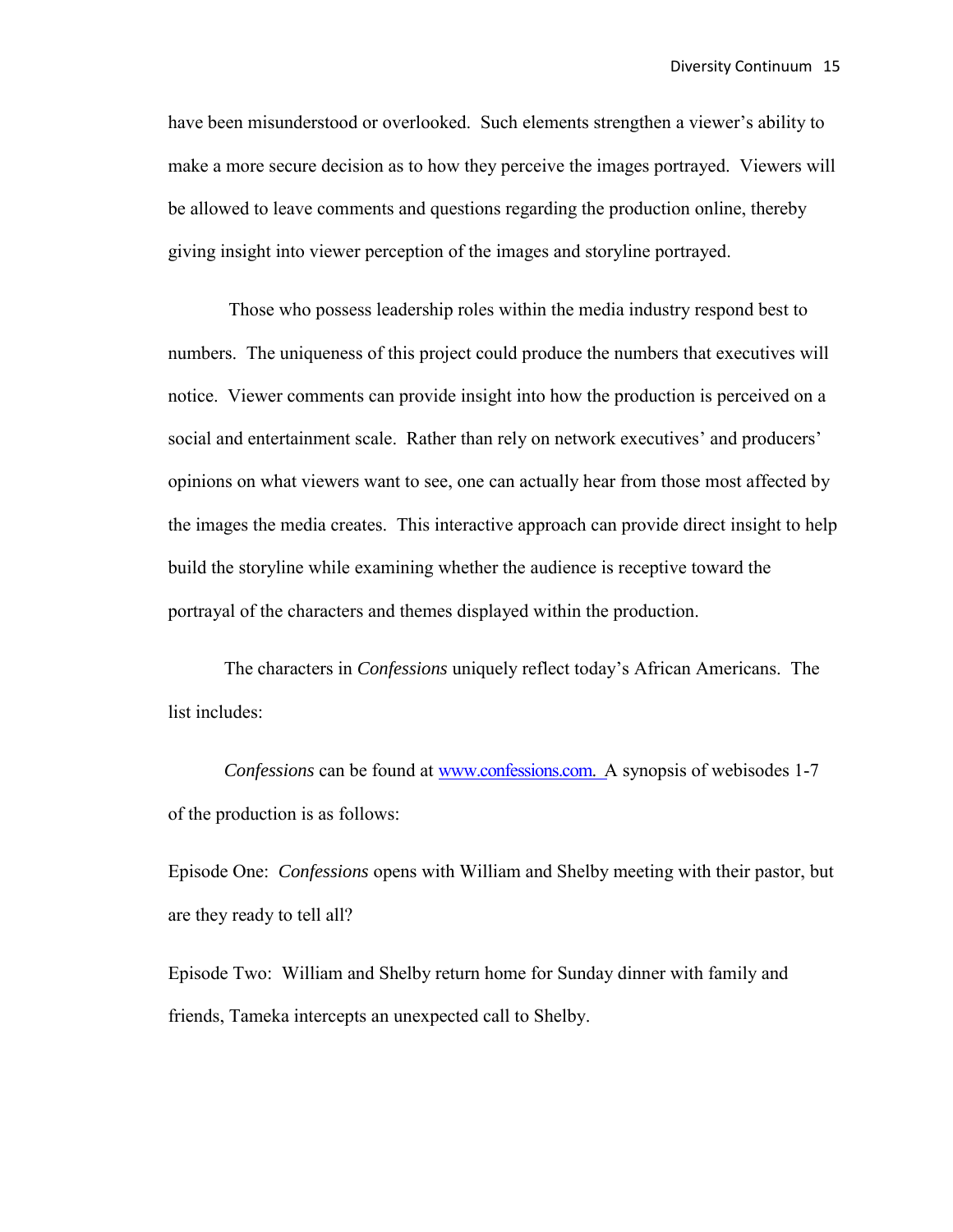Episode Three: Its seems like Shelby is not the only one with something to hide as we learn more about Andre' and Janine.

Episode Four: There's a lot to confess when Shelby comes clean to Tameka and Andre meets with Pastor Brown.

Episode Five: Andre and Janine take their relationship to an unexpected place and Shelby tells Tameka the truth.

Episode Six: Tameka's frustration grows as she deals with Shelby's issues and dives deeper into her own struggle. We find out more about what William needs to confess. Episode Seven: Janine asks Andre' for a favor and Tameka tries to clear her head about the situation with Shelby.

As writer, producer and director of this production I enlisted the help of others to execute the necessary elements needed to create a viable project. A collaborative effort is necessary to complete a production of this scale in a timely manner. Working with a group of individuals not only granted me insight into what network producers actually encounter, it tested my knowledge of theory and application in the field of digital media production and the storytelling process.

The only way to fully understand the dilemma of producing a Black-themed drama that does not alienate those who are not part of that group is to actually produce one. In doing so and encountering the roadblocks and hurdles faced by industry professionals today, I am more apt to give insight on the subject of perception as it relates to people of color. Creating layered characters that are engaging proved difficult when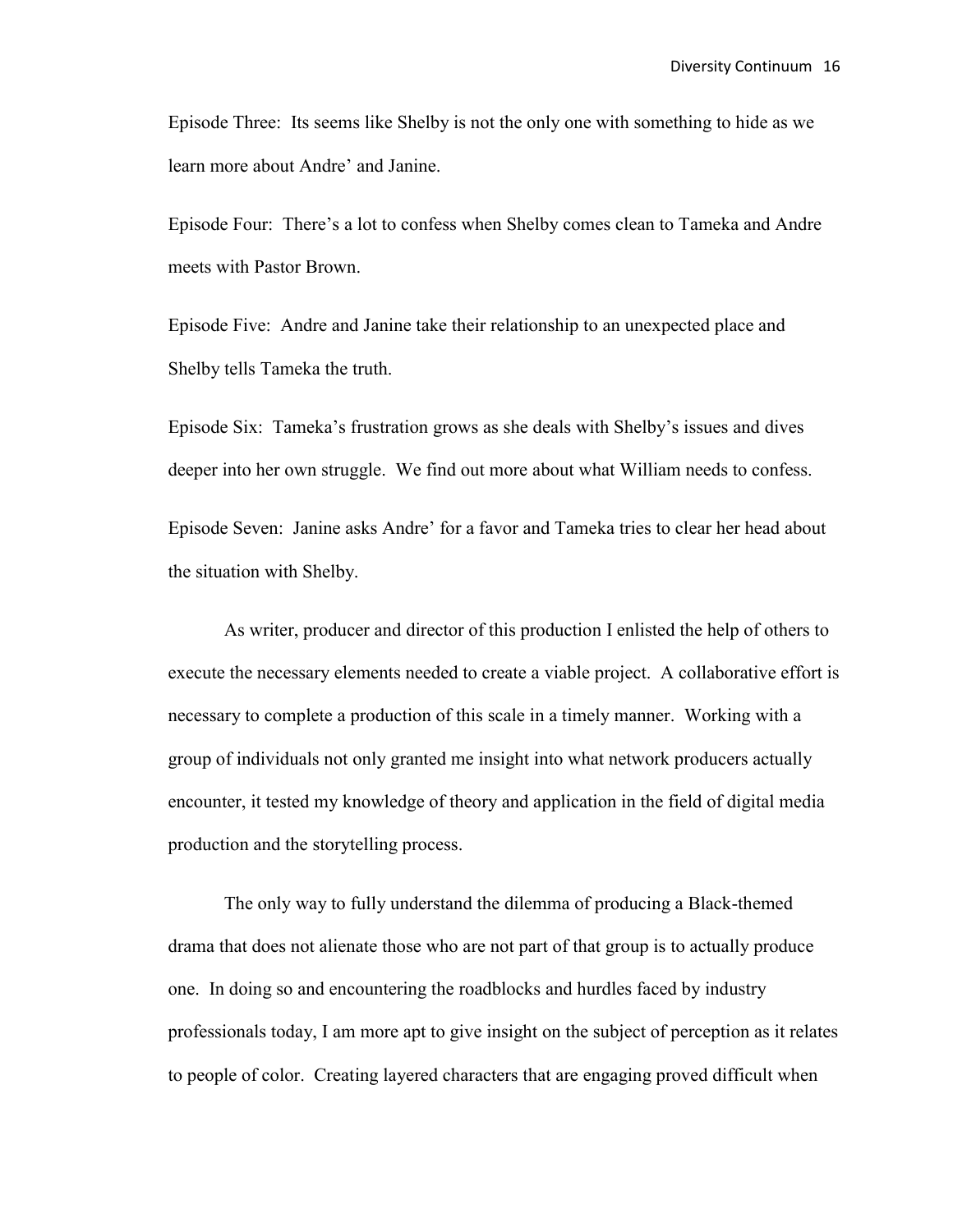faced with the task of constructing a common storyline to link each character to the audience. Finding actors that were believable in the role of each character was also a task. Executing a full-scale production on a virtually nonexistent budget required true creativity. Still, after everything was done and the production was complete, getting people to watch is another challenge that creates another set of trials.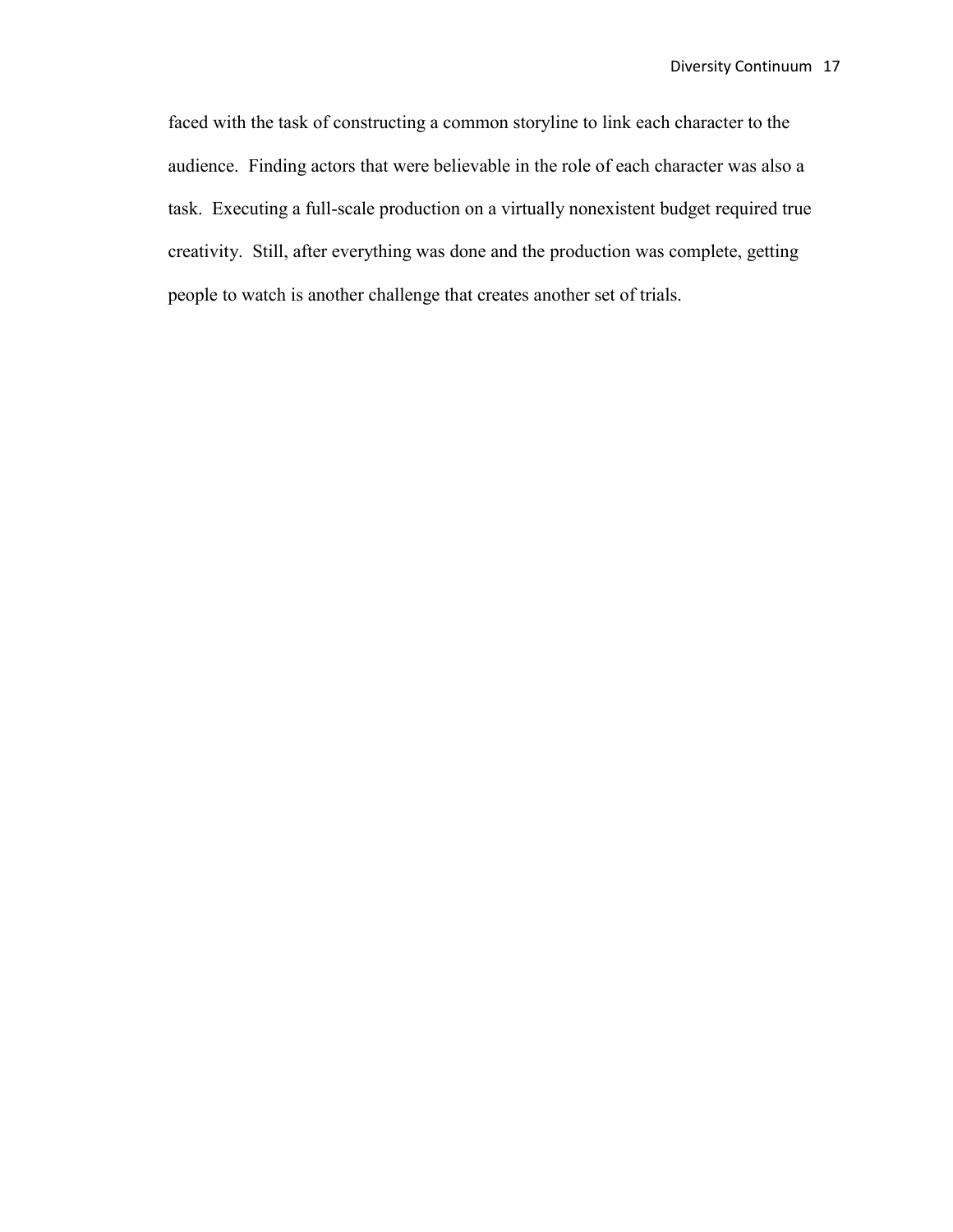#### Results and Discussion

Research findings seem to suggest that African Americans' "more positive" attitude toward television programming proves that they perceive themselves as being depicted fairly or somewhat accurately within the medium. Yet, one must note that the information is a bit dated. Another question to be asked is what programming are Blacks or people of color choosing to view. Viewer choice plays a vital role in the perception derived from the characters depicted in television programming.

 The most difficult part of this project was developing a believable universal story line that was not only entertaining but also truly Black-themed. Creating a functioning production staff and actors to execute the responsibilities of the production was also an intricate task. Identifying the themes to focus upon within the storyline was not as difficult as creating the conflict or drama that a diverse audience could relate to yet remain true to the central theme that the story is centered around. The dialogue between the characters also had to seem authentic or genuine yet relevant to those who are not part of the Black population. Casting believable actors to cover the roles of each character was vital to the success of this project. The actors had to be able to express the emotions set forth in the script but portray the complexities that are prevalent for the working Black professional of today. The production team had to cover every aspect that creating a full scale production entailed. Though I was involved in every aspect of the project there was no way that I could do every job.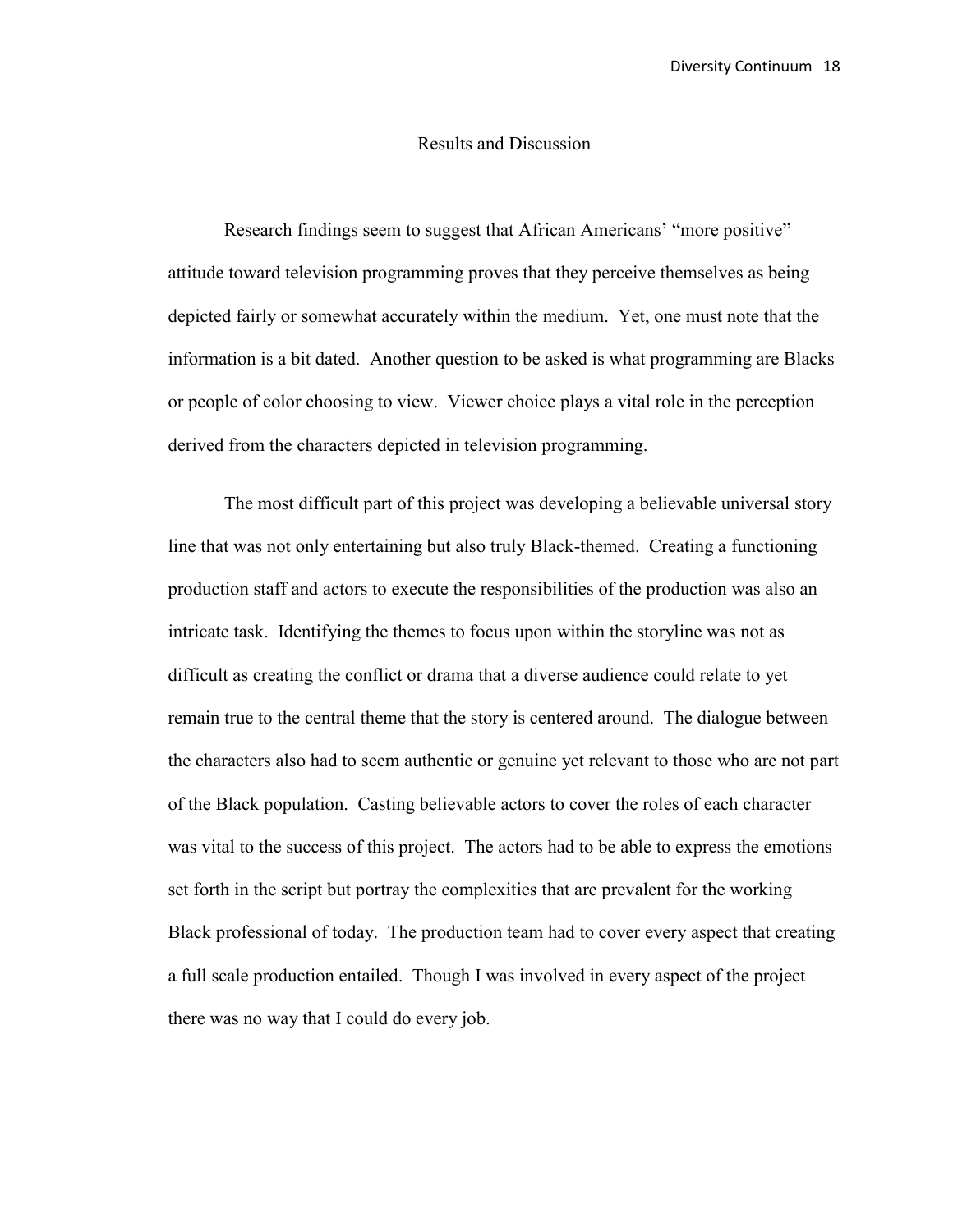I wrote and edited the script after having a team of individuals do a table read and give feed back on the storyline and dialogue. After soliciting the help of a friend an email was sent announcing casting for each character. Casting was then done over a three week process. Though time consuming, this allowed the proper actors to be assigned to each role. The story board and production schedule was then created and dates for shooting were given by scene and location to the actors involved. Over a four month period the production was shot and edited. Volunteers were the ones solicited to help clean up sound and lighting mistakes as well as to make sure editing was done properly. The entire production was then cut into small episodes to be uploaded to the web page developed by a team member. Each step helped to create a better understanding of what producers actually encounter when creating productions for television.

 To better understand how this could give insight into viewer perception I had to have a way to see if anyone would watch and to get feedback from viewers. The production itself was uploaded to a web page, which was linked to a popular share site called *Vimeo*. Similar to *You Tube* this site allows you to upload and share footage while receiving viewer statistics and comments on the content seen by viewers who visit the site. The information gained from the statistical information and comments allowed me to see that the storyline was not only entertaining, but engaging to those who watched. Due to the increase in viewership over four weeks I derived that the production was one that viewers would recommend to others. No negative comments were given about the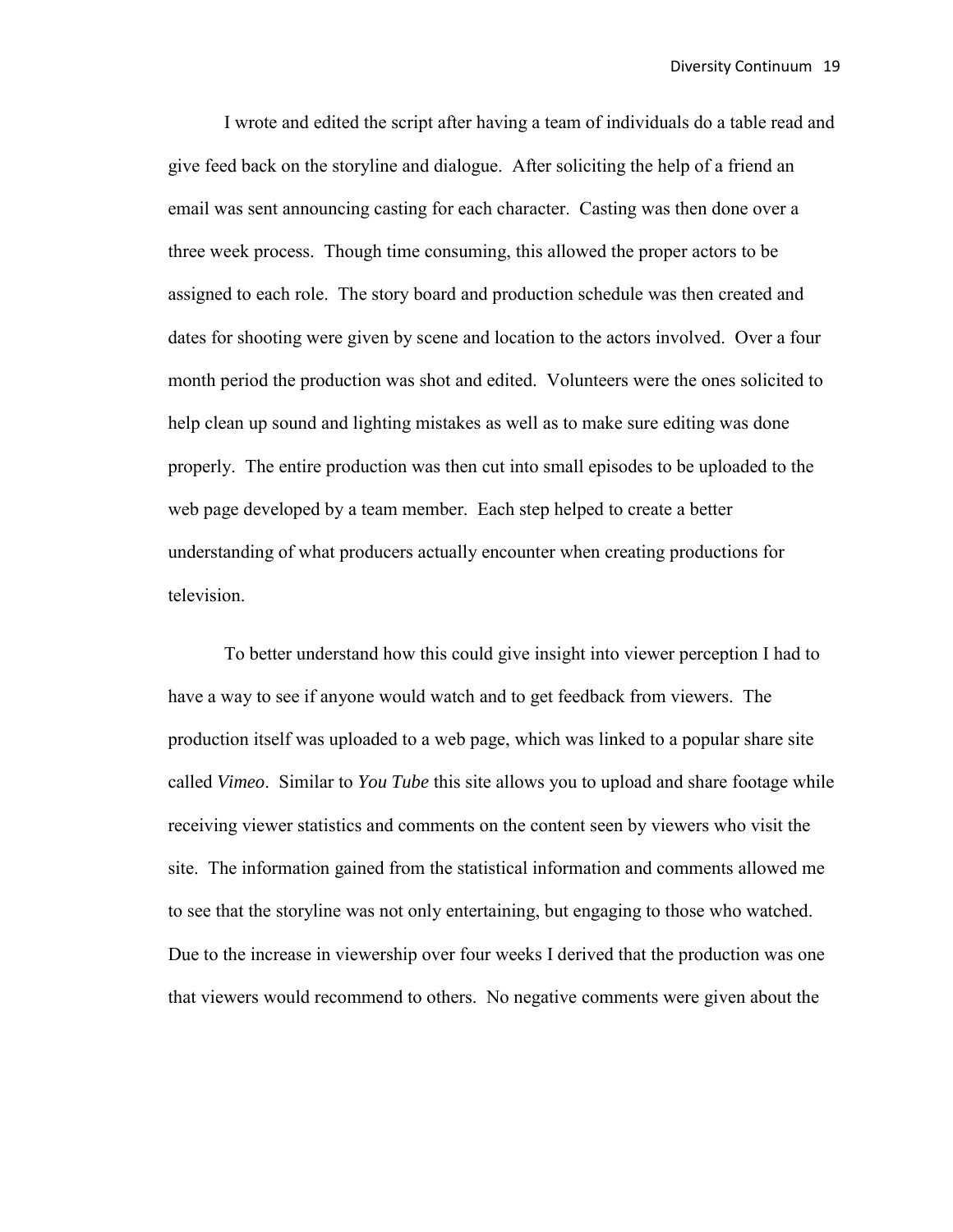characters or the storyline. The only negative comments were that viewers wanted to see more each episode.

Through my work I have concluded that a production portraying African Americans within a Black-themed storyline is not far fetched and can be executed without creating images that reinforce negative images of African Americans stereotypically displayed by current television programming. The over use of common themes such as crack cocaine and marijuana use, gang involvement, criminal behavior, obnoxious public behavior, and constant use of slang and dialectical English do not have to be exploited to remain true and relatable to a Black audience. Yet dialogue and character development be done in such a way that mainstream America can not only associate with but identify with as well. The feedback given by viewers suggests that viewer perception is greatly manipulated by the storyline presented within a production. Viewers will continue to watch negative images if the storyline is intriguing. There fore, creating positive images can also be intriguing if they are presented within a good frame work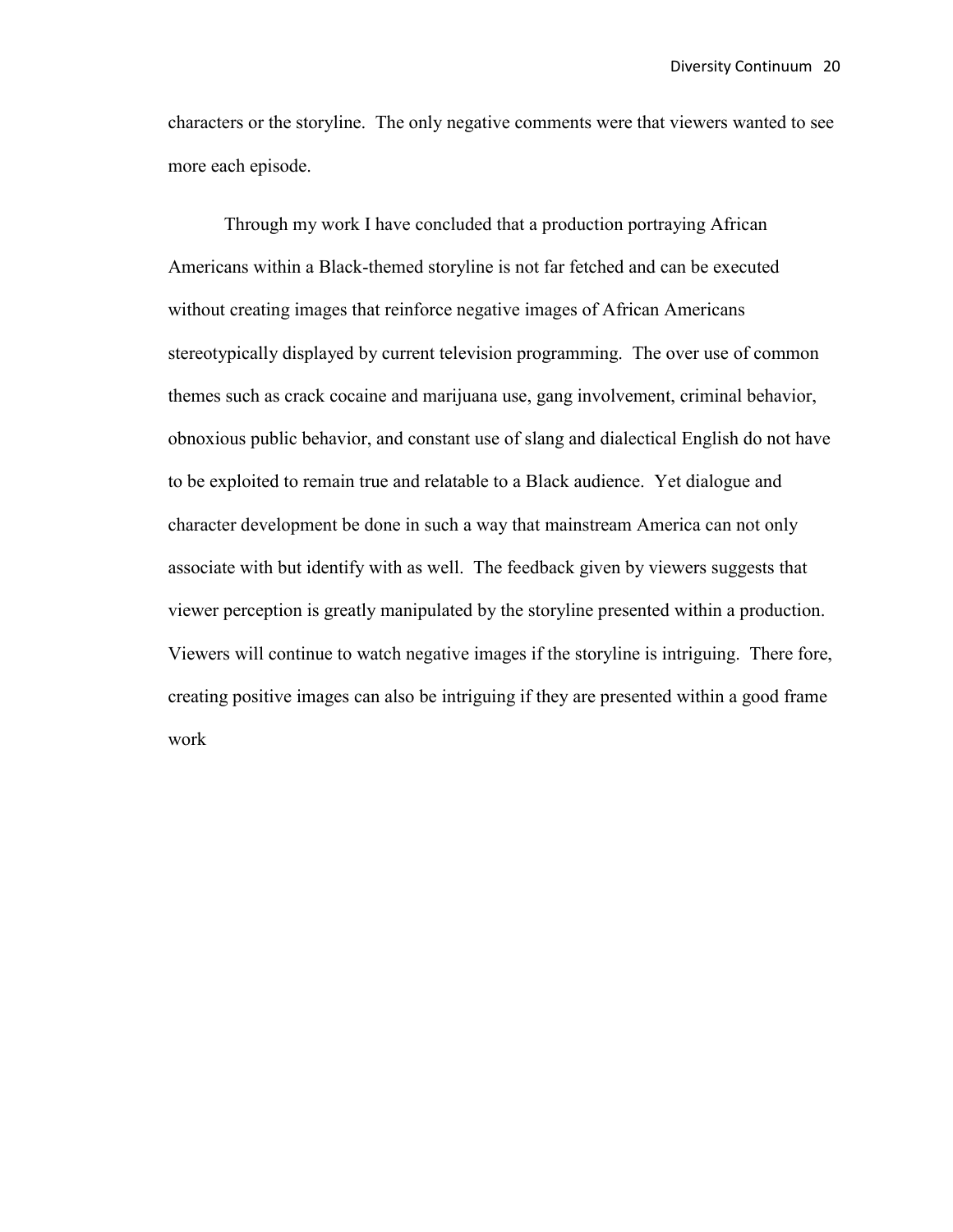### Final Overview

 Viewer perception is directly affected by the media. The images produced do a lot to construct the lasting images individuals develop regarding the world around them and abroad. Ultimately it is the producers of media images and not the consumers who dictate how cultures and ethnic groups are portrayed. Like the child sitting at the dinner table who must eat what is on his plate, the consumer is forced to watch what the networks generate or go hungry for entertainment. If producers fail to employ and or create productions that genuinely portray people of color in engaging positive storylines that display conflict yet do not reinforce overly negative stereotypes; they are adding to what divides society and enhances negative view points. Productions can be created that are entertaining and are not overtly negative all while staying uniquely centered around themes grounded in African American culture.

 While this project granted great personal insight into the perception of digital media it was limited by how data and feedback were given by viewers. Not having a way to anonymously ask more detailed info such as race gender, and age prevented a more precise analysis on who was actually watching the production. Such information could have also allowed one to speculate on if any of the previously mentioned played a part into how the images were perceived. No data was collected to establish viewer perception of current prime time or online productions. As a result a comparison of my production to others cannot be done. Because, access to actual network programming was not accomplished this project does not truly test whether viewer perception is any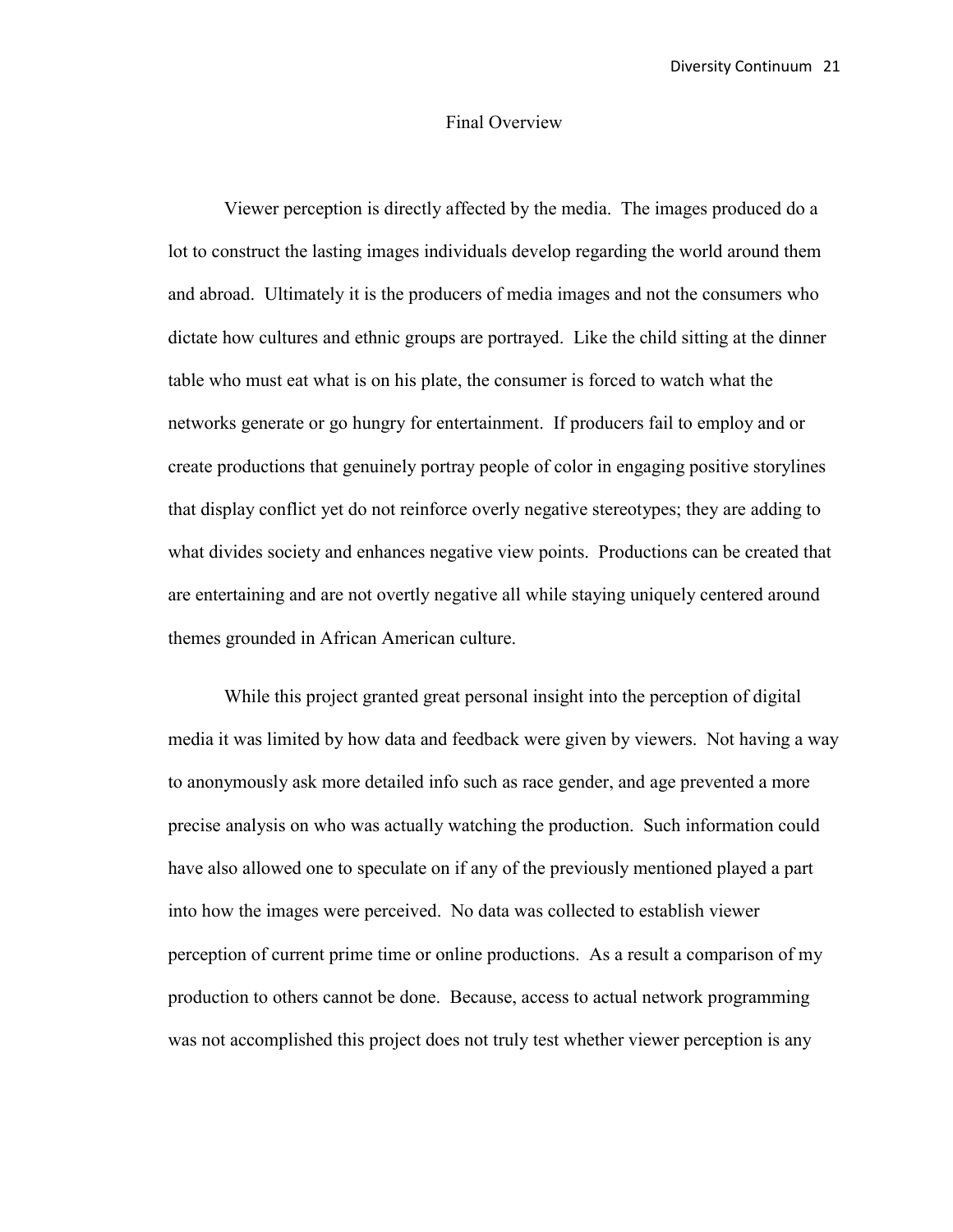different when viewing *Confessions* versus other programming shown during primetime. Furthermore, the website did not receive enough hits within the time frame of this project to justify a large enough segment of the population was able to view and comment on the production itself. Of those who did view, some comments received may have been tainted due to the fact that viewers may know me there by skewing their expressed perception.

 In the future a survey should be conducted prior to and following viewing of such a production. This will better gage viewer perception. Viewers should also be asked to voluntarily give demographic information to help give a more precise analysis. More research should be done on current programming and should include more than just the four major networks since more individuals are viewing smaller networks as well. To broaden the reach of the project and to increase site viewership a mass e-mail service may be utilized to send announcements of the project to viewers not associated with the producer affiliated with those involved with the project. Doing so could help provide untainted data to build research findings.

 This project was very limited in that sufficient data to access if the production negatively or positively affected viewer perception was not obtained. Also, research pertaining to how recent presidential elections have affected network depiction of minorities was done. However, the project did give insight into how the problems producers face trying to create authentic, non-deprecating programs that entertain. More detailed research is necessary in order to determine the success of such projects with audiences. Still, it adequately approaches the reasons outlined by producers for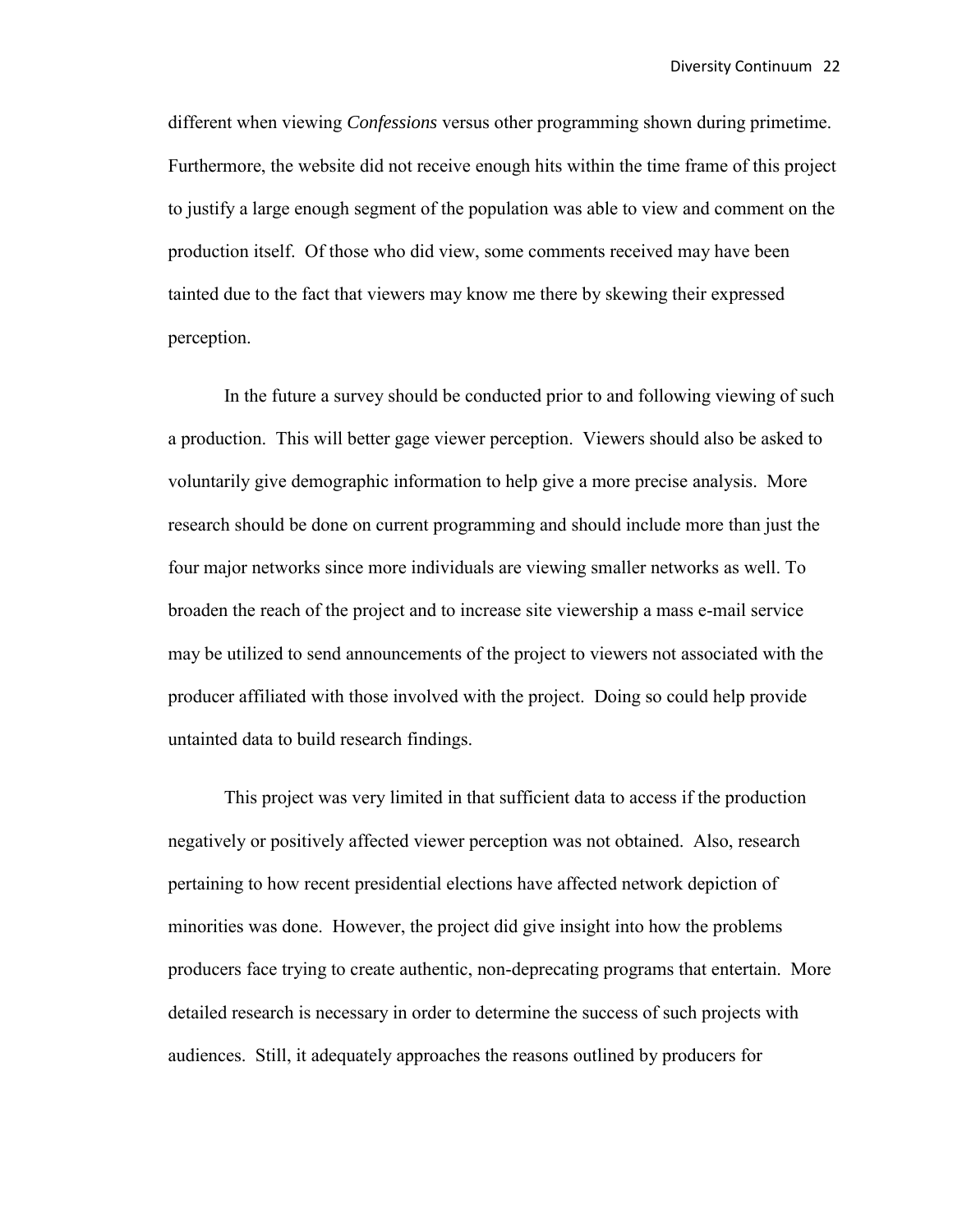continuing to create images that reinforce negative perception. After completing the production I can comfortably say that the problem is solvable by allowing more opportunities for qualified people of color to create productions that are true and honest to their culture, but creatively set within a storyline relevant to a diverse audience. When networks begin to employ more producers, writers, and directors who are actually writing what they know and not what they think people want to see; prime time television may begin to truly reflect modern American society.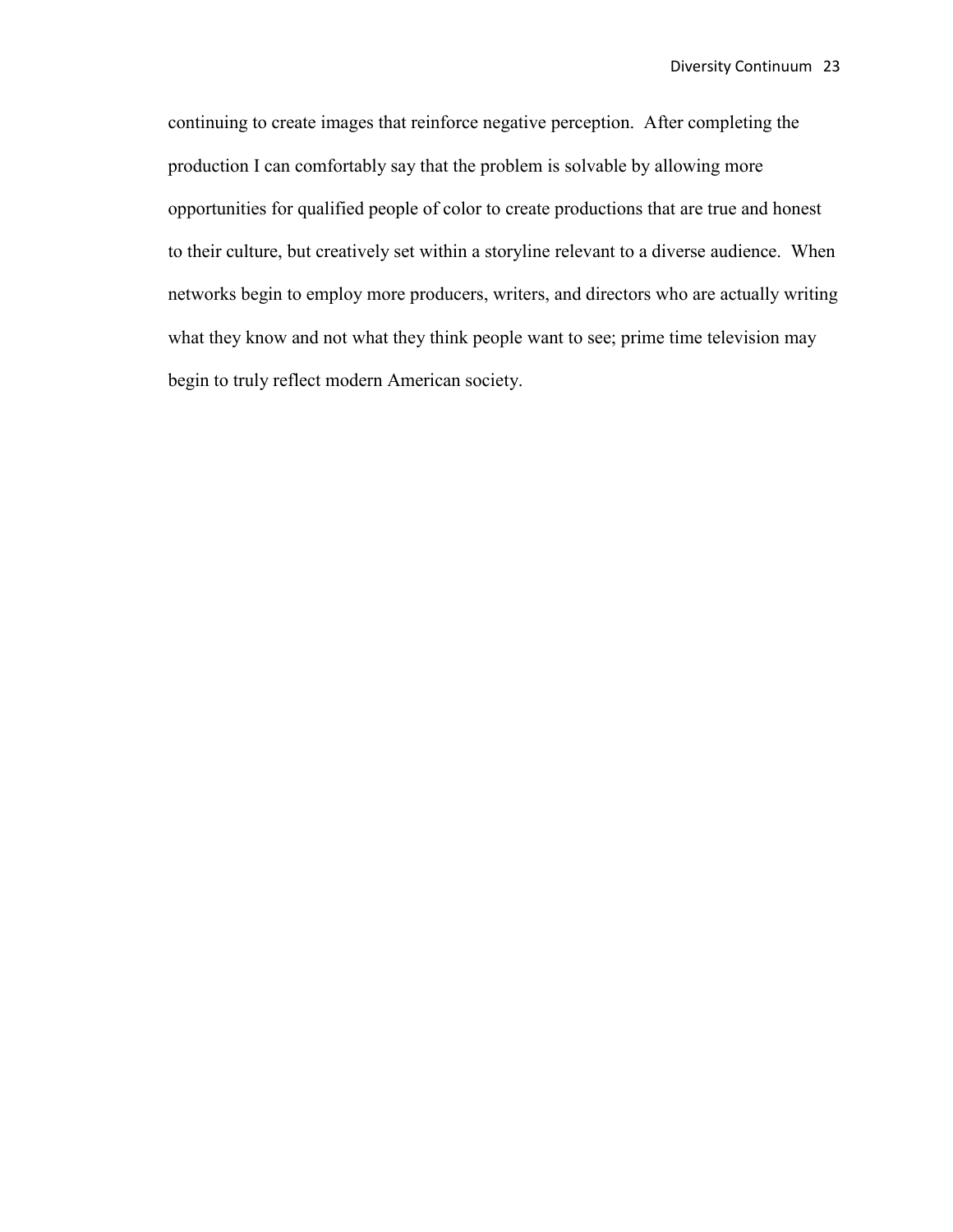#### References

- Abrams, J., & Giles, H. (2007). Identity Gratifications Selection and Avoidance by African Americans: A Group Vitality and Social Identity Gratifications Perspective *Media Psychology*, Volume 9 Issue 1, 115-134.
- Atkin, D. (1992). An Analysis of Television Series with Minority-Lead Characters. *Critical Studies in Mass Communication*, 9:337-349.
- Bales, Fred. (1986). Television Use and Confidence in Television by Blacks and Whites in Four Selected Years. *Journal of Black Studies,* Volume 16, Number 3, 283-291
- Boyd, H. (2004, May 13). Nielsen protest spreads. *New York Amsterdam News*, pp. 95  $(20)$ , 5-5.
- Elasmar, M., Hasegawa, K., & Brain, M. (1999). The Portrayal of Women in U.S. Prime Time Television. *Journal of Broadcasting & Electronic Media,* 43, 20–34.
- Glaubke, C. R., & Heinz-Knowles, K. E. (2004, April). Fall Colors: Prime-time diversity report. Oakland, California, United States.
- Gray, H. (2005). The Politics of Representation in Network television. *Channeling Blackness: Studies onTtelevision andRrace in America*, 155-157.
- Greenberg, B. S., & Collette, L. (1997). The Changing Faces on TV: A Demographic Analysis of Network Television's New Seasons, 1966-1992. *Journal of Broadcasting & Electronic Media*, 41, 1-13.
- Hoffman, A. R., & Noriega, C. A. (2004). *Looking For Latino Regulars On Prime –Time Television: The Fall 2004 Season.* Los Angeles: Chicano Studies Research Center.

Hughes, B. L. (2003). Viewing Race in the Comfort Zone: Acceptance and Rejection of